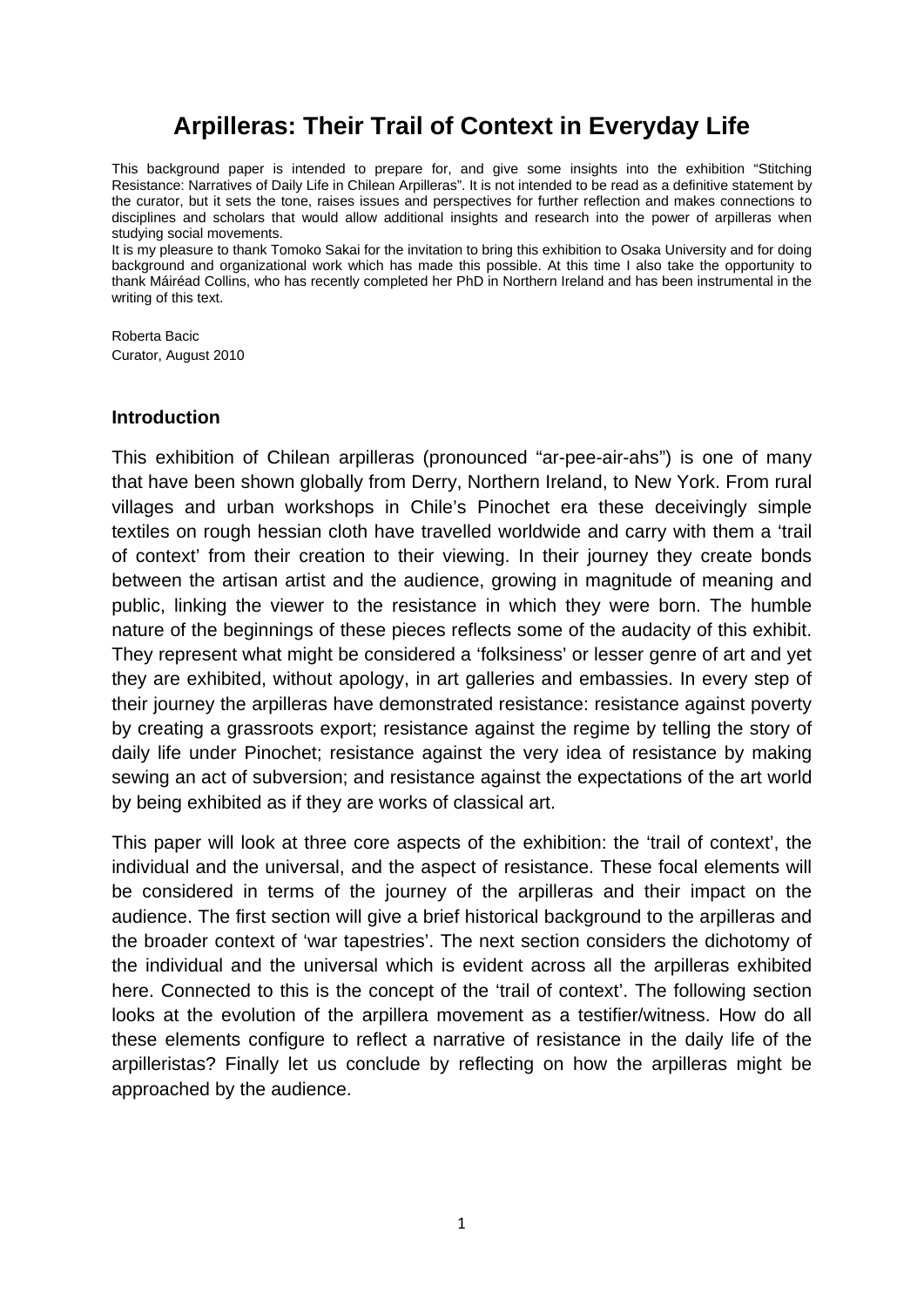## **Historical Context**

During the dictatorship of Augusto Pinochet, the tradition of arpilleras developed to give voice to the repressed and disenfranchised of Chilean society. They were used during this period to tell the stories of the Disappeared, the poor and the imprisoned when these experiences could not be testified. In the words of Isabel Allende:

The arpilleras are story tellers, for it is through them that these women have recorded and preserved the memory of a period of Chilean history that many others have chosen to forget. (Agosín, 2008)

In 1970, in spite of a USA-led campaign against him, Salvador Allende was democratically elected as the first Marxist president in the Americas. Three years later, a USA backed coup by General Augusto Pinochet ousted Allende's government replacing it with a repressive dictatorship under Pinochet (Kornbluh, 2004). Pinochet set about from the early days of the coup in crushing any pro-Allende dissent. In the seventeen years of Pinochet's regime this resulted in 3197 people being shot, tortured to death, or 'disappeared' by his military in order to protect this 'common good'(ibid. p.162). In addition thousands more suffered exile, imprisonment and torture<sup>[1](#page-1-0)</sup>. It was within this brutal context that the arpilleristas created the textile images, that you have the privilege to see today, which reflect their daily experience of the regime and their resistance to it.

The Arpilleras that were provoked into existence by the Pinochet regime were not the first, nor indeed the last tapestries to be born out of violence. The Hmong people produced story clothes, Afghanis produce detailed rugs, and the Zulu created memory cloths all of which "do slightly different things, and bring different meaning to events and how we live with their memory afterwards" (James E. Young in Cooke & MacDowell, 2005, p.33). Jon Thompson cited by Zeitlin Cooke (ibid. p.15) reflects on the purpose of the tapestries; "traditional and sacred patterns are woven into the rugs, making them part of the very fabric of tribal life and identity, and the borders protect and enclose a space decorated with devices for the promotion of good fortune, fertility and for warding off evil influences". What draws each of these traditions together, as noted by Thompson (ibid. pp.14-15), is that "all these patterns charged with significance […] represent a tradition maintained exclusively by women". Young takes up a similar thread writing of the war tapestry makers: "They [the tapestries] have a common maternity: most are done by women whose roles in these conflicts were remarkably similar – often caught in the crossfire of advancing and retreating armies, often innocent bystanders and victims, and only occasionally war combatants themselves" (ibid. p.34). In the case of the Chilean arpilleras of this exhibition, the trend was no different. It was the mothers and the grandmothers, the partners and the lovers, the sisters and the daughters, who created the arpilleras to "speak against the silence and the shadow" (Agosín, 2008, dedication) of the regime.

<span id="page-1-0"></span> $1$  There is further context background information available on request (in English)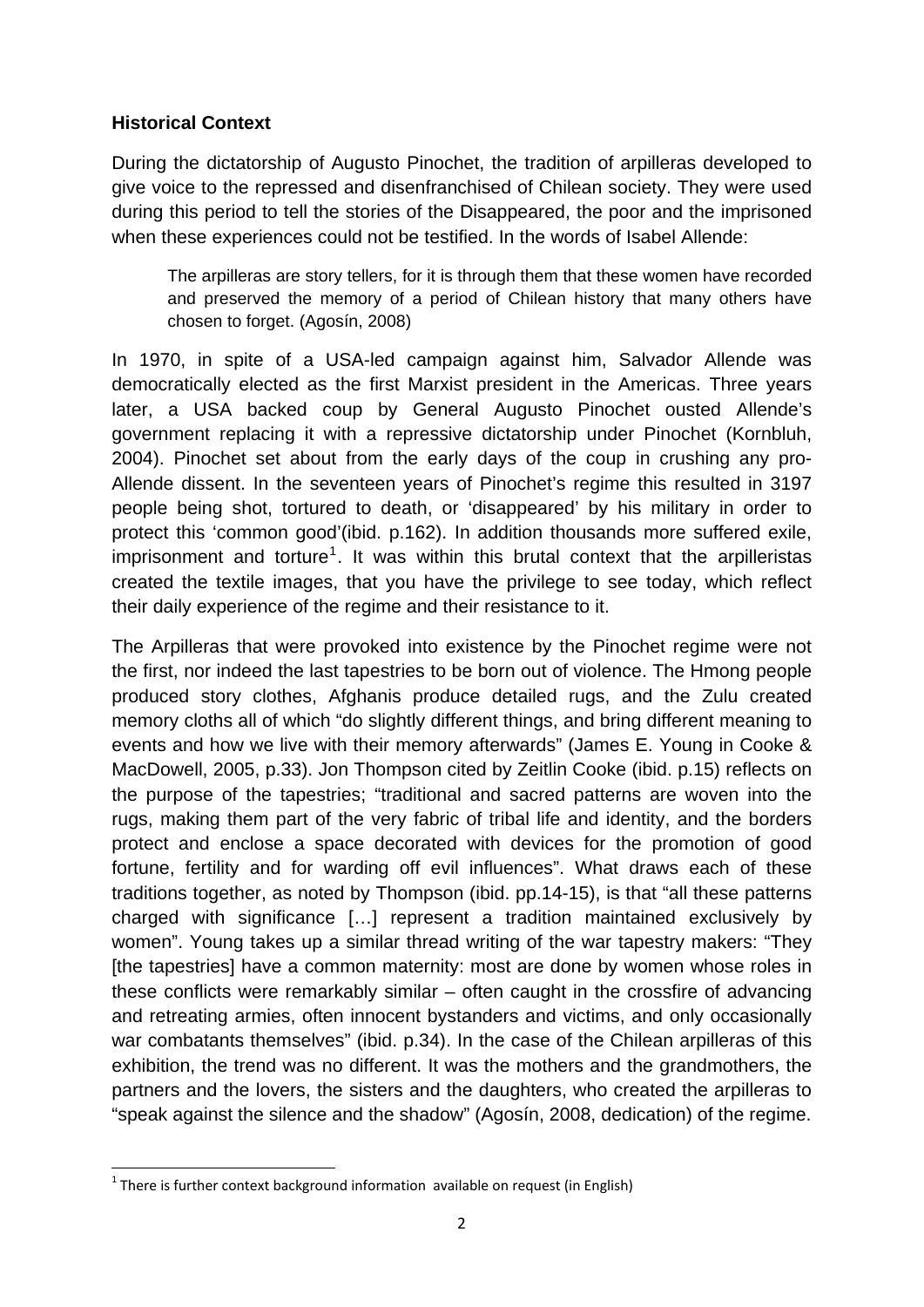### **Individual and Universal**

A striking element of the arpilleras is the dichotomy of the individual/universal throughout. This binary relationship works on a number of levels across the pieces. There is the individual experience of the arpillerista and of the audience that then views her work; the individual experience of the person who lost someone to the regime and the universal experience of all of those men and women who lost their loved ones; and the individuality of the Chilean case of torture and poverty and the universal experience of these same issues.

For the individual arpillerista, the making of arpilleras provided both an economic outlet and a medium through which they could bear witness to the atrocities of the regime and the hardships and joys of daily life during it. Agosín (2008, p.9) writes that, the arpillera "process of creation" came from "desperate economic necessity and a virtually hopeless quest for justice for the many women who had lost husbands, sons, and daughters at the hands of the regime". The work of the *arpilleristas* thus display a dual purpose, it tells a history of the regime, but it also provides for the economically disadvantaged, many of whom are doubtlessly suffering the absence of the income of their 'disappeared' loved ones. The workshops, where the arpilleras were created, provided a space of creativity and camaraderie, as demonstrated in the arpillera "Arpilleristas y cartoneros" (Arpillerista women and cardboard collectors) where the creative chaos of the arpilleristas' workshop is colourfully conveyed in all its busyness. Zeitlin Cooke discusses the makeup of these groups and the cohesion of the groups, saying "these women do not belong to any ethnic minority; they are simply working class women, living in the capital city of Santiago, who were radicalised and galvanised by the mass disappearances of citizens during the military dictatorship that followed" (op. cit., 2005, p.18). In brief, it is an art of poverty.

The *arpilleristas* did not work using bought rolls of cloth; their material was drawn from what they could lay their hands on. Necessity, so they say, breeds invention, and the busy hands and minds of these women gave no exception to this. From their origins in the pre-radicalised past, the arpilleras were created from scraps of material. The women delved into the resources known to them and created something new from what they already knew. Workshops of women, who previously had produced images of rural Chile, of hills and sunshine and farm scenes, displayed vigour for change and captured the new situation in their later work.

This was the context of the creation of the arpillera, the context of their eventual audience was rather different. The majority of arpilleras found their way into the world via NGOs and church-run charities to be sold to raise vital funds for the communities that made them, as well as to raise awareness of the oppressive acts of the Pinochet regime. Many of those women who bought the arpilleras were middleclass, some with an interest in Latin America, others perhaps simply drawn to the craft's style, or eager to involve themselves in some kind of charitable effort. Even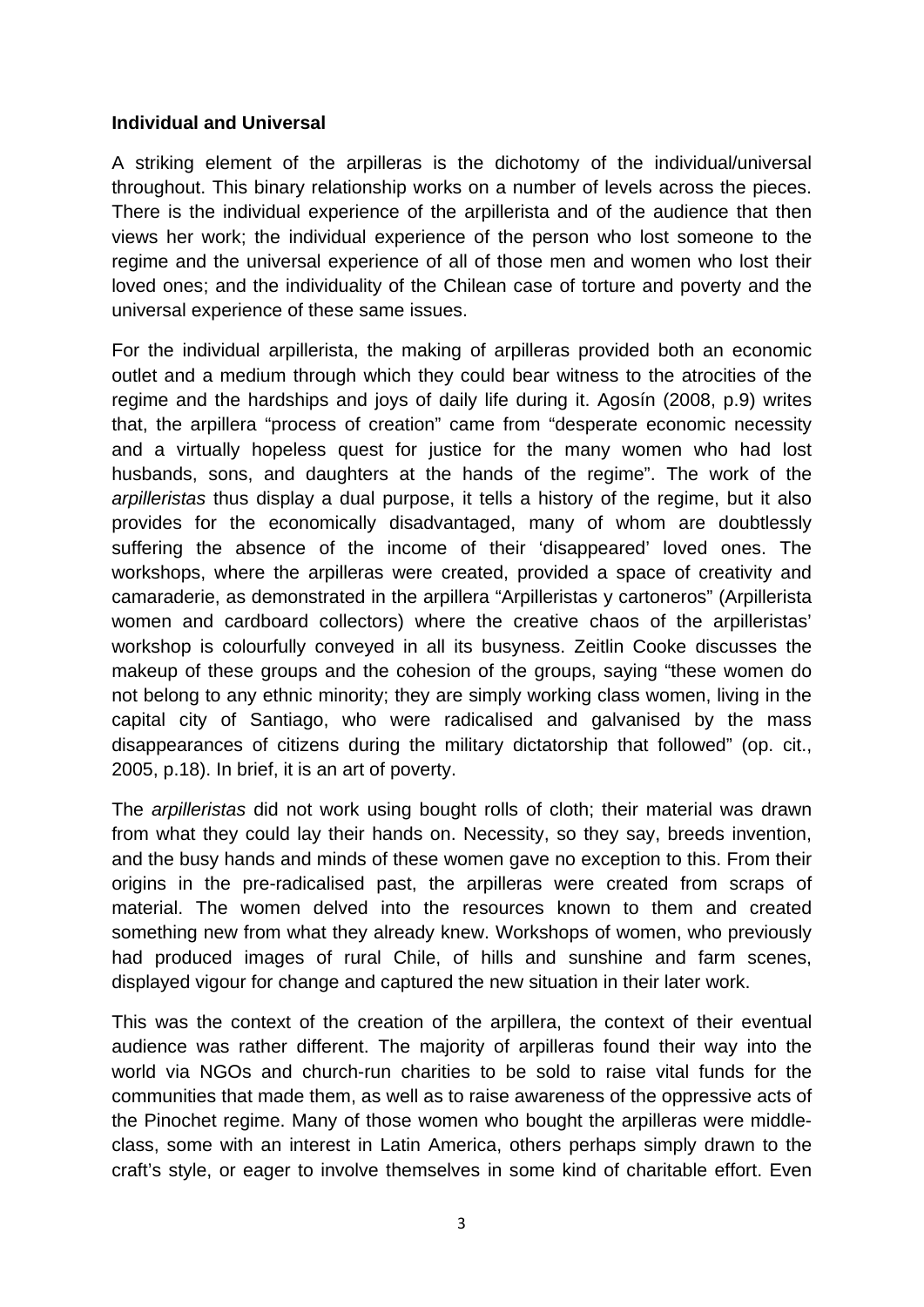now, the audience – such as ourselves - though far removed from the humble beginnings of the arpilleras, somehow have a natural bond to them. However, as we will discuss later when considering the 'trail of context', the arpillera has managed to traverse the gulf between their individual creation by the arpillerista and the universal experience of their many audiences and the response of present day arpilleristas from other parts of the world, a few of which are included in this exhibition.

The second individual/universal binary is the individual experience of daily life under the regime as translated into the arpilleras, and the way in which these same pieces then reflect the greater universal experience of the suffering at the time by many other Chileans. For many of the arpilleristas, the stitching of their stories of resistance offered a medium through which they had an opportunity to channel their individual stories of suffering. A most poignant fact of the evolution of the arpilleras, is that it was often the scraps of clothing from the 'disappeared' which were sewn into the images, for example "Paz, justicia, libertad" (Peace, justice, freedom). Thus, the women used not only their material resources, but something deeper than that, they sewed their lives and their loss into the tapestries.

The use of materials immediately connected to the 'disappeared' brings us to an important aspect of this discussion, the importance of the actual process of the making of the arpilleras. The art of the arpillerista is one of dedication, precision and time, sometimes painful. It was driven, not only by economic necessity, but also by a need to relate a story. André Jacques in his work *Chili: Un Peuple brode sa vie et ses lutes* (Chile: A People that embroiders its life and its struggles) (no citation available), speaks of meeting one arpillerista whom he asks, 'how did you learn to make such beautiful arpilleras?' (*Comment as-tu appris a faire de si belles arpilleras?*). The woman, he writes, stopped in front of him and took his neck in both hands and replied "it was hunger that taught me" (*C'est la faim qui me l'a appris*). This story can be imagined in two ways, the woman was perhaps driven by both her literal hunger and economic need, but also her appetite for justice and hunger to make herself heard. This need was then translated into hours of detailed work, and the time taken influences the process deeply. The process of creation cannot be done in a rush. The arpilleristas may have been expert seamstresses, and their hands could fly across the materials like a brush across a canvas, but their thought processes, individually and collectively, were profound and sometimes it was a painful and lengthy process to find the way to portray and share their story as in "La cueca sola" (Dancing *cueca* alone). Thus, in these communities of cloth, scissors and needles, the women poured their stories into the cloths. The miniature figures, that protested or screamed or danced or begged, moved from their fingers to the cloth and took with them their stories and pain. James E. Young writes, "every movement of the hand that pushed the needle in and pulled it out" is reflected in each stitch, and each shows "memory as a physical activity, a material process whereby artists make sense of events inwardly and outwardly in the same act" (op. cit., 2005, p.34). This sense of process, the transfer of the story from person to cloth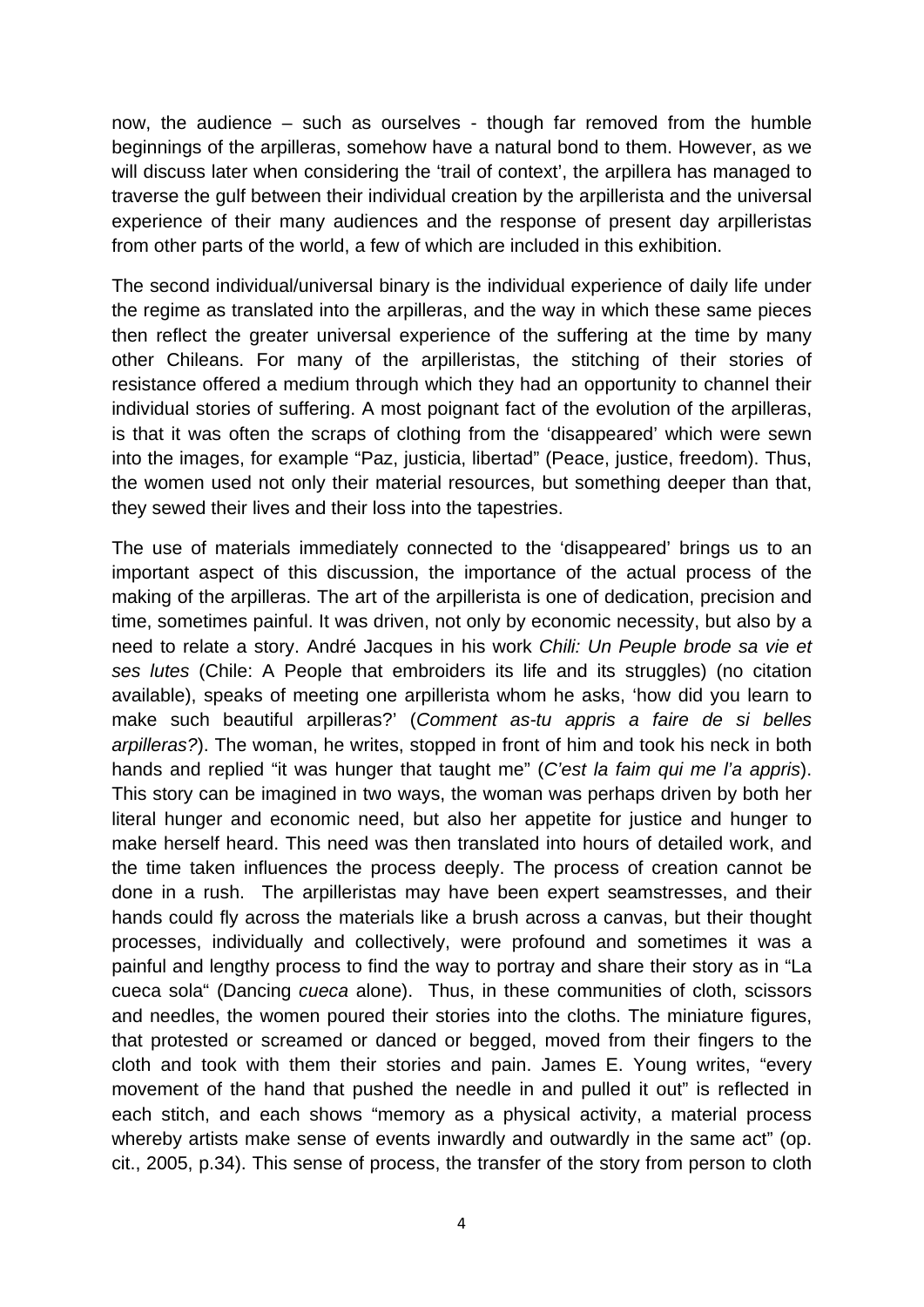is beautifully described in the words of one arpillerista who described how the textile 'received her tears', with the arpillera soaking them up (Personal communication, c.1982). Here both, figuratively and literally the process of catharsis drew the arpillerista's story and pain from her.

The duality of this process is apparent in how the arpilleristas did not only tell their individual stories. By stitching the narratives unto pieces of hessian, the arpillerista threaded the stories to become everyone's story. Two particular arpilleras which mirror this individual/universal concept are "Aquí se tortura" (Here they torture) and "Sala de Torturas" (Chamber of torture). In the first, the arpillerista tells a very personal story of her experience as a victim/survivor of torture. We grasp the vulnerability and loneliness of her ordeal in how the place of her torture is in a place devoid of other houses and people. A significant element of this piece is that the arpillerista used silk (one of the very few arpilleras to use this material) in the tapestry, probably a way to soften the viciousness of her experience. In contrast, the second arpillera, made by a relative of a torture victim, represents torture in a more graphic fashion, each image reflecting a different form of torture. The arpillerista, Violeta Morales, recently deceased, studied the modes of torture used before making this piece, and thus provides a testimony of the torture techniques used on the survivors of torture that she talked with. The figures are featureless and apparently depersonalised but it remains the way in which one woman represents her subjective experience of her loved one's suffering. However, both pieces encapsulate the individual and the universal. For the victim of torture her story becomes one universally shared.

When a contemporary audience views a tapestry which tells an individual person or community's experience they can relate these to either their own experiences or consider them within the context of universal experiences of the same. This connotation of the individual/universal is particularly relevant to this next section – 'the trail of context'.

## **Trail of Context**

The arpilleras link and relate to numerous contexts. The stitches transcribe stories of political unrest, personal and group trauma and suffering, and the working-class environment of those who produced them. This exhibition is but one example of how they have entered a very different context. From the clatter of the women's workshops of *La Vicaría de la Solidaridad* to Osaka, Japan they have travelled leaving a trail through the different contexts they have been attached to, and each time bringing something new with them. The late French hermeneutical philosopher Paul Ricoeur wrote of the way in which stories transgress the temporal, so that certain stories can be omnipresent across the generations. Imagine the example of a child who hears stories from her grandparent of the war he lived through, thus they both share this experience, it is both past and present. Thus, these two people live across generations bridged by memory and stories. Ricoeur describes this as being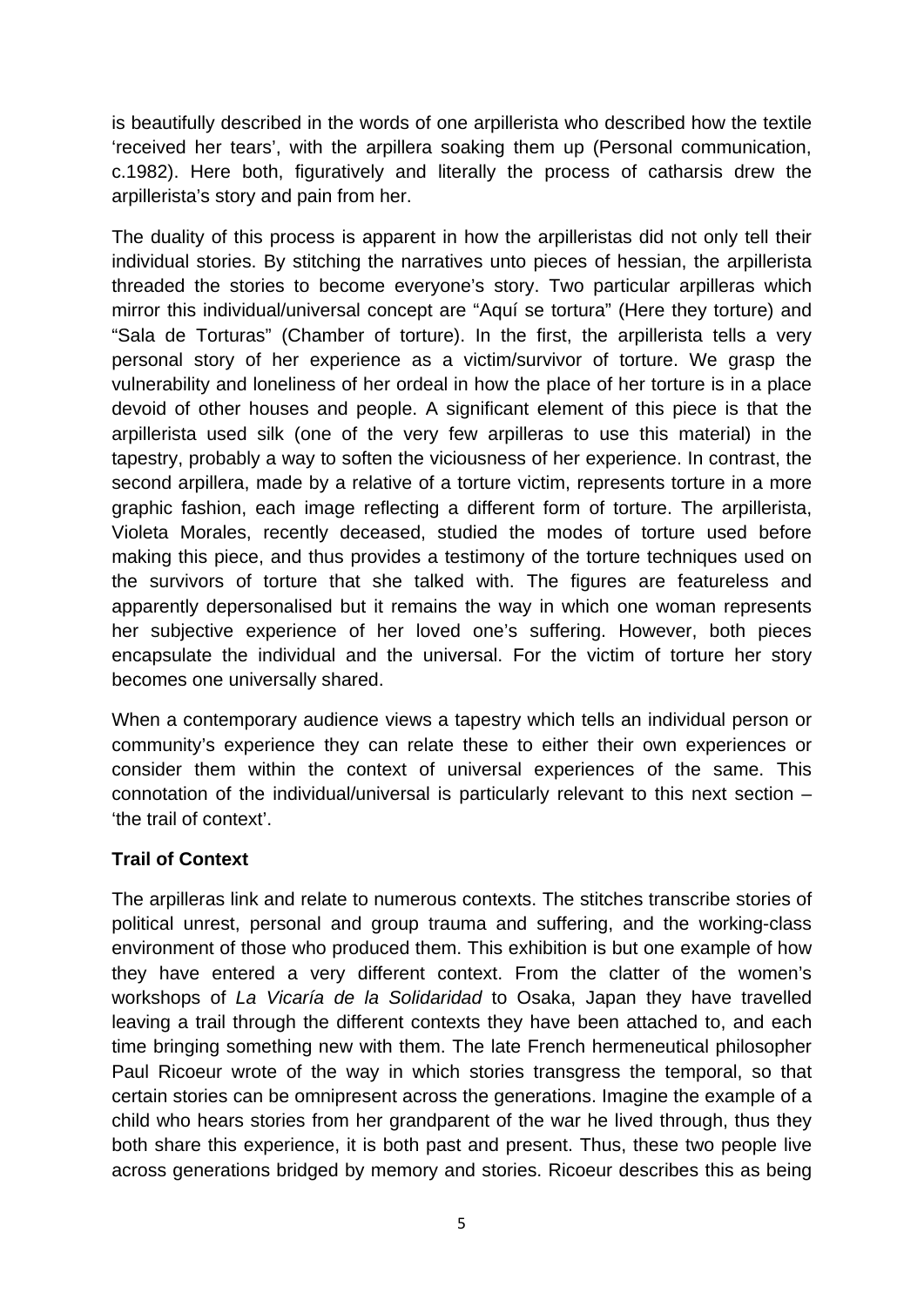part of a "threefold realm" where we are oriented "toward the remembered past, the lived present, and the anticipated future of other people's behaviour" (1990, pp.112- 113). These stories are linked by what Ricoeur called 'the trace'. He likens this to the mark left by an animal which the hunter might use to track it. So these stories leave us traces to follow the trail back to its origins and forward to where it continues to move: "Hence the trace indicates 'here' (in space) and 'now' (in the present), the past passage of living beings. It orients the hunt, the quest, the search, the inquiry. " All of these traces then point to "a passed past that nevertheless remains preserved in its vestiges" (Ricoeur, 1990, p.120). The arpilleras act as a trace in this manner carrying a narrative across generations. Their narratives have moved along the trail from rural communities and *población* to embassy exhibitions managing to fit from one context to the next without having to change and with the audience having to engage, to enjoy them. Their ability to transfer a story from one context to the next is an important feature of the arpilleras. They convey stories of unimaginable grief and suffering, poverty, and political repression to many people fortunate enough to have never come closer to these experiences than reading about them in books or newspapers – particularly the young around us. The arpilleras themselves relate traumas that other mediums of communication may not have managed to convey to an audience who cannot personally understand.

In cases of trauma, one defining aspect of them is that they represent the unknown in the midst of the known. Bernet, citing the theory of Lacan, writes that "The trauma is traumatic for the subject, specifically because it is at once proper and improper, because it touches the subject in its most singular intimacy and all the while remaining a foreign body". (2000, pp.169-170). According to Lacan, the traumatised subject is then torn between attempting to appropriate this new foreign experience and trying to hold on to what they know is theirs, is normal (ibid). The work of the arpilleristas in conveying the often awful reality of their daily lives might be considered in this way as a process of reflecting and exorcising these experiences. Primo Levi writing of the experiences of the Holocaust survivors and their inability to convey these to the world wrote: "If we came back home and wanted to tell, we would be missing the words. Daily language is the description of daily experience but here it is another world, here one would need a language "of this other world", a language born here" (cited by Zeitlin |Cooke, 2005, p.8). The medium of the arpillera has allowed, at least to some extent, these vastly different contexts to be bridged. The use of a traditional form of art with its bright colours and 3D dolls, previously used to reflect cosy images of idyllic rural life, has provided an unexpected pathway into the recognition of the horrors of the regime's violence. In some of the pieces these doll-figures dance, play, cook, wash, and work, while in others, they lie bloody on pathways, or defiant against armed soldiers, or mournful in protest at their lost loved ones. Gimblett perfectly conveys this juxtaposition of innocence and horror when she writes that their 'folksiness':

"lends them an innocence that makes the sense of victimhood absolutely unbearable. They make war seem like infanticide because the figures are so miniaturised, so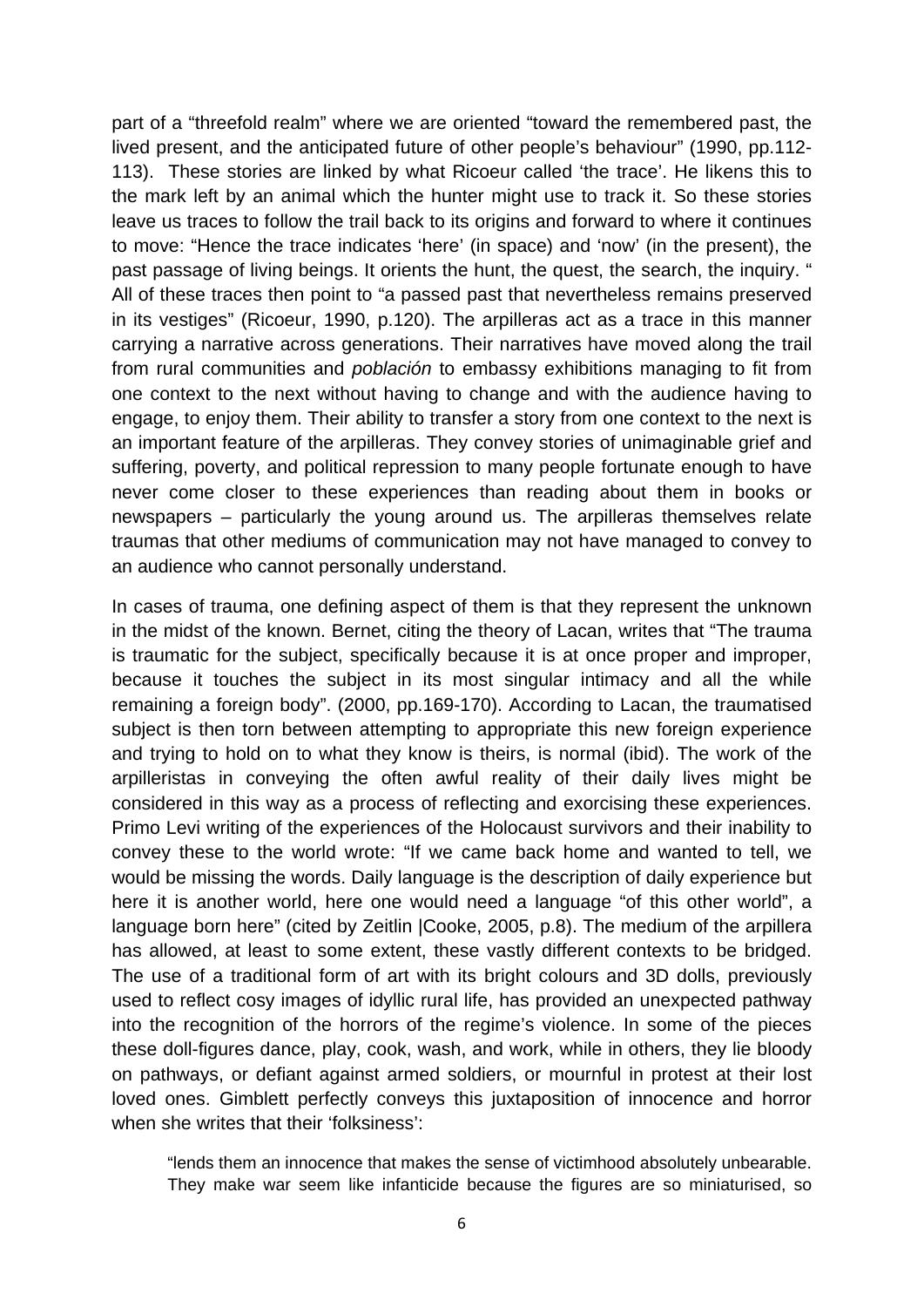sweet, so non threatening. In fact it's extremely difficult to convey such extraordinary pain in such a sweet medium" (op cit. 2005, p.51).

Thus portrayed in this striking manner, the doll-like figures inhabit a world where universal contexts of poverty, torture, etc. can be imposed onto them. Their simplicity also means that they open up the possibility for reappropriating them for new contexts. They allow anyone willing to take the time and pick up a needle and thread to relate their own stories through cloth and stitches - a reality visible in the continuation of the arpillera tradition into other Latin countries and more recently to the UK and Ireland. Women who have or have not been sewing or using other textile traditions have equally adopted this resource that allows them to tell their own stories.

## **The arpilleras: Stitching Narratives of Resistance**

With little fanfare the arpillera tradition has carried its message of resistance from Chile to much further afield. Every step, every stitch, of the arpillera's journey can be described in terms of resistance. In the very first place, the groups of women which met to create them were resistant in more ways than one. Marjorie Agosín, speaking of her first meeting with a group of arpilleristas, describes them carrying bread bags full of scraps of cloth with determination in their faces, "as if their lives were carried in those bags whose purpose was to find out about the fate of their loved ones. They were there with their lives, memories, and families, all braided together and united through a scrap of cloth" (Agosín, 2008, p.77). The apparently innocuous thus became an act of radical subversion. Vivienne Barry's striking 2004 short film about the arpilleristas ("Como Alitas de Chincol"<sup>[2](#page-6-0)</sup>) shows how the arpillera workshops became genuine acts of resistance against the regime. However, it took about five years for the government to become aware of their subversive nature, simply because they used such a mundane daily activity to express their resistance. In addition, the arpilleras were acts of resistance in the way in which they broke with traditions. Firstly, the arpilleras resisted the traditional format of rural idyll by depicting images of political oppression and more urban reflections of daily life. Secondly, they allowed women to resist traditional roles making them economically more empowered –something that was especially relevant when many of the traditional breadwinners had 'disappeared' or were imprisoned. Violeta Morales, the sister of the 'disappeared' Newton Morales, said of her work

"With the money from the arpilleras I pay the light and the water bills, and buy the notebooks and pencils the children need for school. Sometimes there is something for food, too. When we get a bigger order, on pay day I buy a hot dog for each person in our family. It's such a lovely celebration." (Agosín, 2008, p. 43).

All of the motivating factors of their daily lives, of poverty, grief, resistance, joy were stitched in as acts of resistance and in turn produced something which could spread

<span id="page-6-0"></span>  $2$  "Like the little wings of a small bird"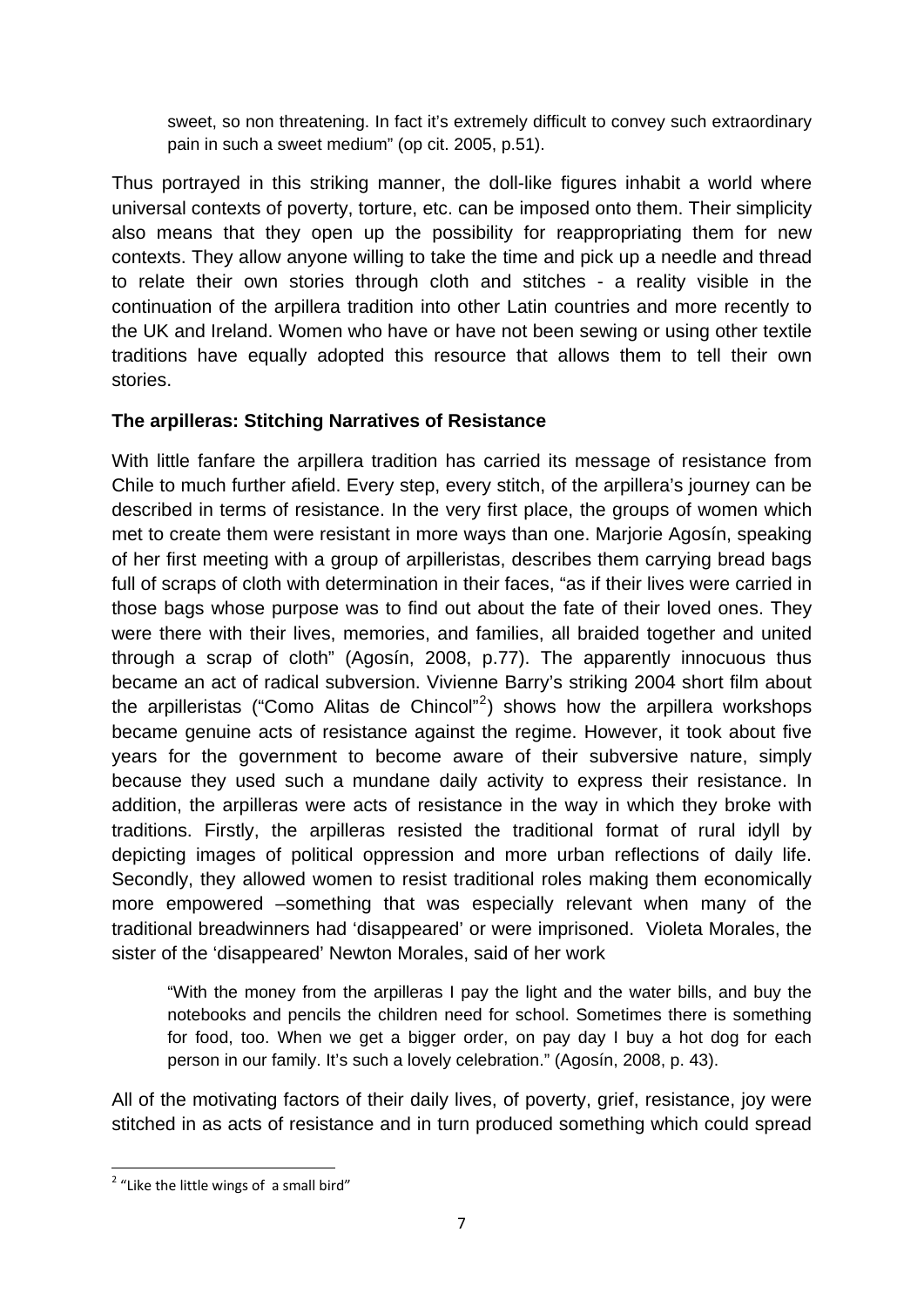that message of resistance worldwide. This brings us to their next act of resistance. The arpilleras resisted the confines of being simply pieces of traditional art being sold to raise funds and awareness, they have additionally become ambassadors. They bring a particular history of Chile, the darkness and the light of the time, and carry it across the world. They represent the living who created them, and the dead that they were made to memorialise. In their ambassadorial role they bring aspects of Chilean culture with these stories wrapped inside. And in this role they in turn inspire and bring out empathy and impulse to respond with their own narratives. Cooke and MacDowell (2005, p.9) write of war tapestries that: "In their use of domestic art to convey their war experiences, the artists- refugees also evoke for us, the audience, the routine of peaceful everyday life, exactly what the bereaved, have lost in war". The arpilleras, then, act as a reminder to us of what we have and startle us into seeing what others have lost. And in their startling simplicity the arpilleras compel us to do something, to in turn bear witness for the suffering of those in the tapestries. Isabel Allende in her introduction to *Tapestries of Hope, Threads of Love* (2008) describes how these "tapestries of infamy", as the dictatorship labelled them, smuggled out from her native Chile to the USA came to gain fame as they were exhibited. And with each exhibition they gained more support, their stories demanding to be heard.

James E. Young has written of war tapestries, "What does it mean to live with these visual narratives of war, displacement, and suffering created for others? How do we make these stories – of others, by others—part of our own life stories?" (op cit. 2005 p.32). For some they made the stories their own by listening and acting in terms of raising awareness and advocating for reform in the Pinochet regime. But they also inspired further movements of women across South America and beyond to also tell their stories. The art form of the arpillera spread to women's' groups in Peru, and is now enjoying a massive wave of creative popularity in the UK and Ireland where needles stitch stories of anti-war protests, national histories, climate change worries, and so on. And so the arpilleras have continued to promote a message of resistance and have inspired other groups to stage their own acts of resistance. In each context that these arpilleras are shown (churches, community halls, embassies) their versatility shines through.

This paper has considered the arpilleras under three main concepts: the binary of individual and universal, the 'trail of context', and the arpilleras as an act of resistance. I will conclude with a note to the viewers of the exhibition on how they might approach the works.

How could the person who pauses in front of one of these colourful tapestries respond? The arpilleras of this exhibition can be considered on a number of levels. They might be considered as merely colourful craftwork exercises, examples of a tradition began in Chile which has now stretched and evolved across other Latin American countries and into Europe. They may be read as symbols of sisterhood, created by groups of women working together and producing a product which they